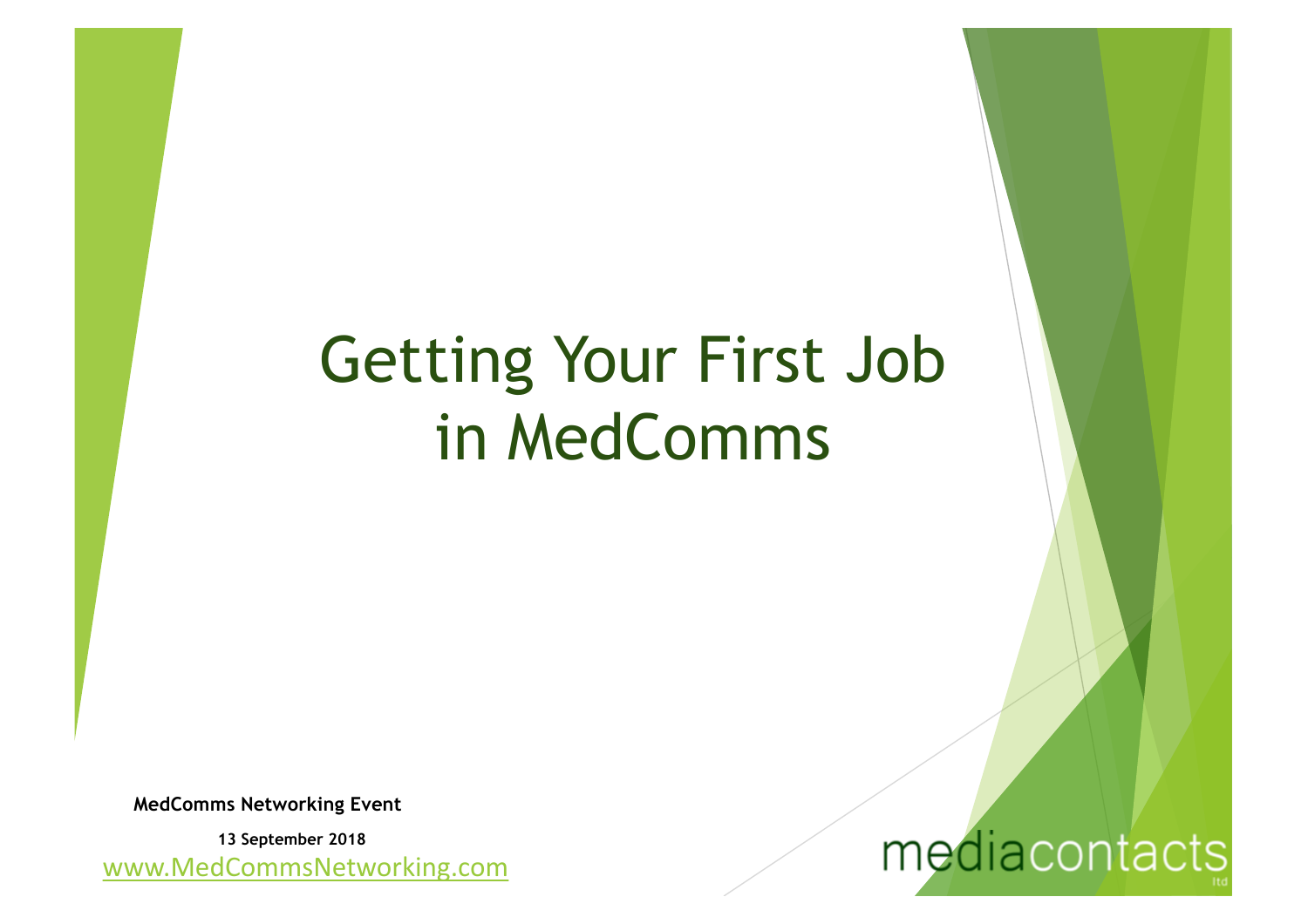#### **Julia Walton and Media Contacts**

 $\blacktriangleright$  Specialist recruiter in the healthcare communications sector (medcomms, healthcare PR and advertising)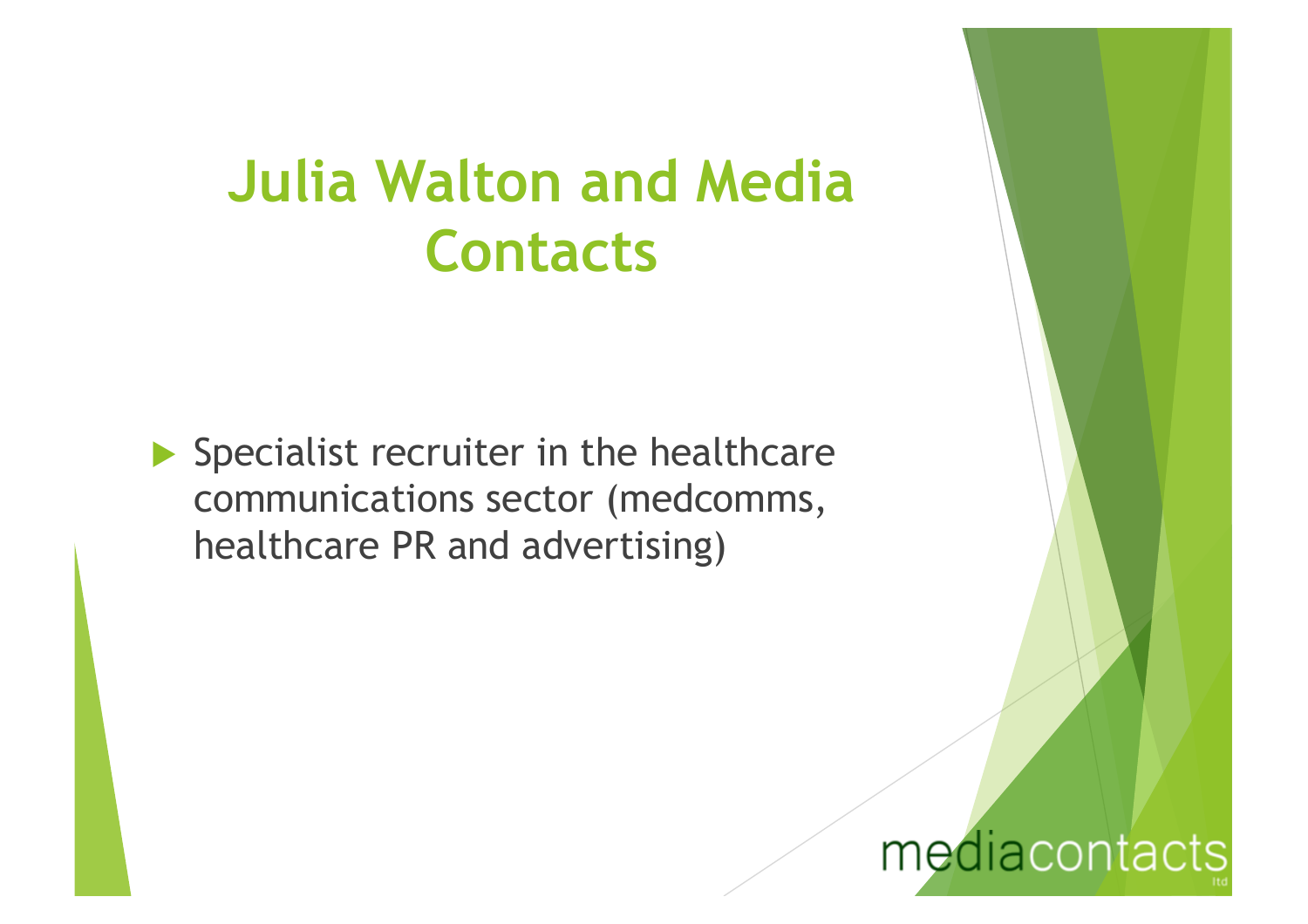# **Before You Start Applying**

- $\blacktriangleright$  Work out what type of role, agency and location you want to work in so that you are focussed.
- $\blacktriangleright$  Think about why you want to work in medcomms, NOT just why you don't want to continue what you are doing now
- $\blacktriangleright$  Talk to someone already in the industry
- $\blacktriangleright$  Read industry news, be well informed on current affairs, the NHS, pharma developments, etc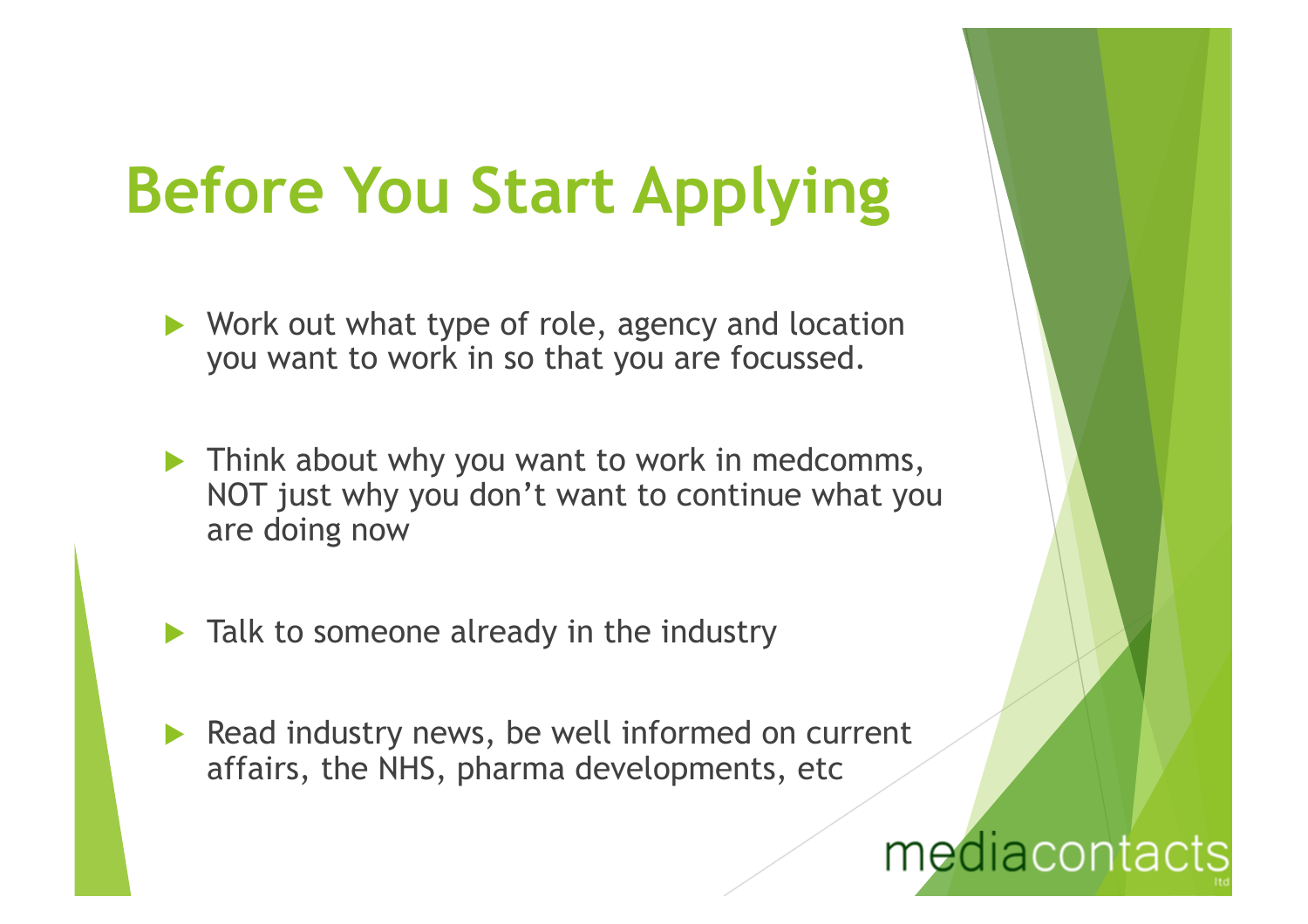# **Finding a Job**

**Number 20 Year 20 Year 20 Year 20 Year 20 Year 20 Year 20 Year 20 Year 20 Year 20 Year 20 Year 20 Year 20 Year 20 Year 20 Year 20 Year 20 Year 20 Year 20 Year 20 Year 20 Year 20 Year 20 Year 20 Year 20 Year 20 Year 20 Yea** 

 $\blacktriangleright$  Medcomms agency websites, networking events, job boards and recruiters

#### ▶ Getting the most out of a recruiter

- $\blacktriangleright$  A good recruiter can give you guidance on the overall market, your CV, interview technique and preparation, negotiate for you, etc, etc but don't sign up with too many.
- $\blacktriangleright$  Free to candidates
- **Applying directly** 
	- I Identify who to speak to and call or email with a tailored approach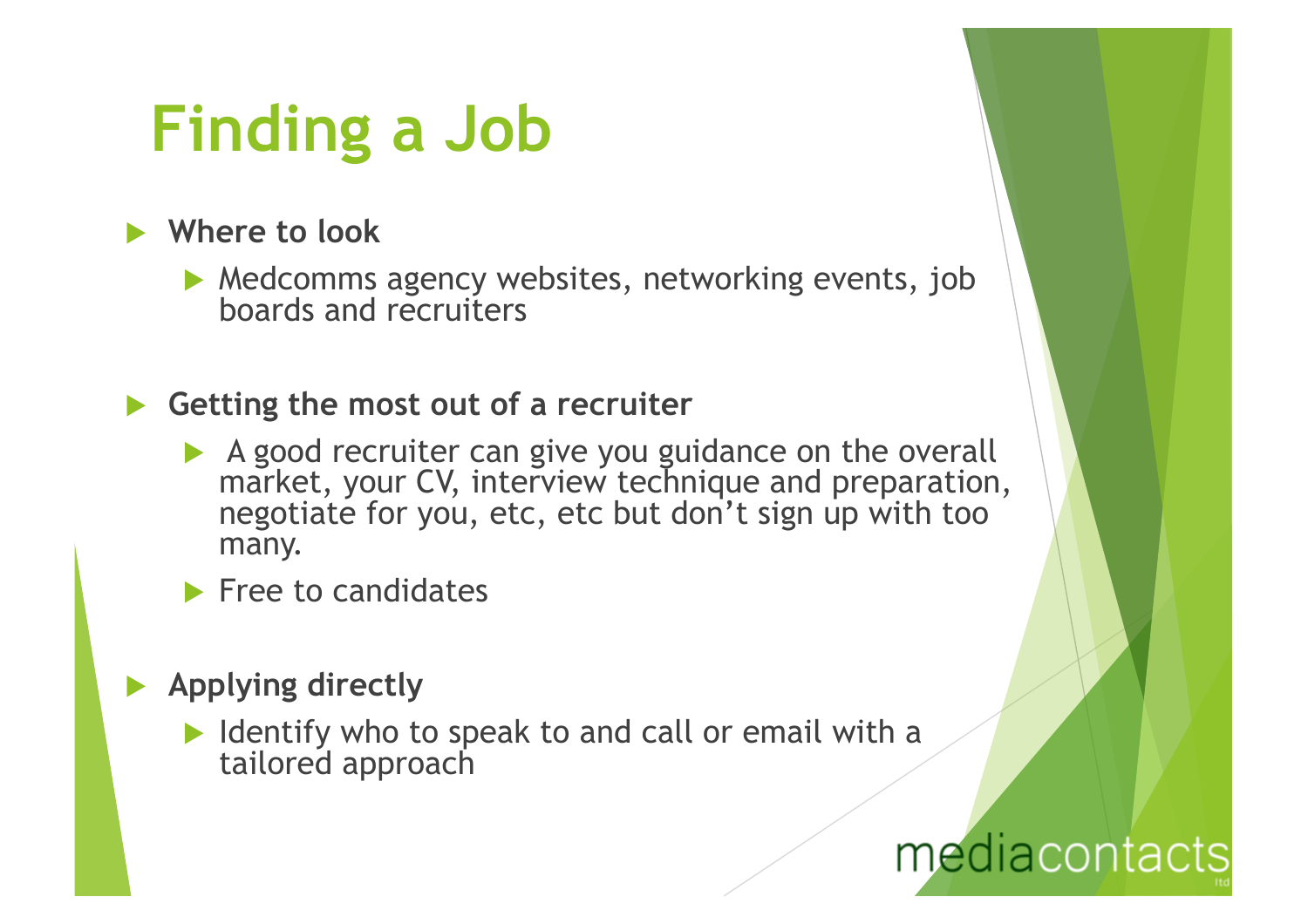# **Your CV**

- Your CV is a sales document to get you an interview
	- Think of yourself as a brand you are persuading an employer to see
	- The opening profile should make an employer want to meet you
	- Demonstrate transferable skills (creativity, commercial acumen, project management, ability to talk to clinicians, writing for different audiences, knowledge of pharmaceutical industry)
	- Use the interests to show your personality
	- Highlight any relevant work experience or shadowing of someone in a med comms agency
	- Two pages maximum leave something left to talk about at interview
	- Attention to detail is critical
	- No time gaps or photos
	- Read it aloud for a sense and grammar check
	- Align your digital profile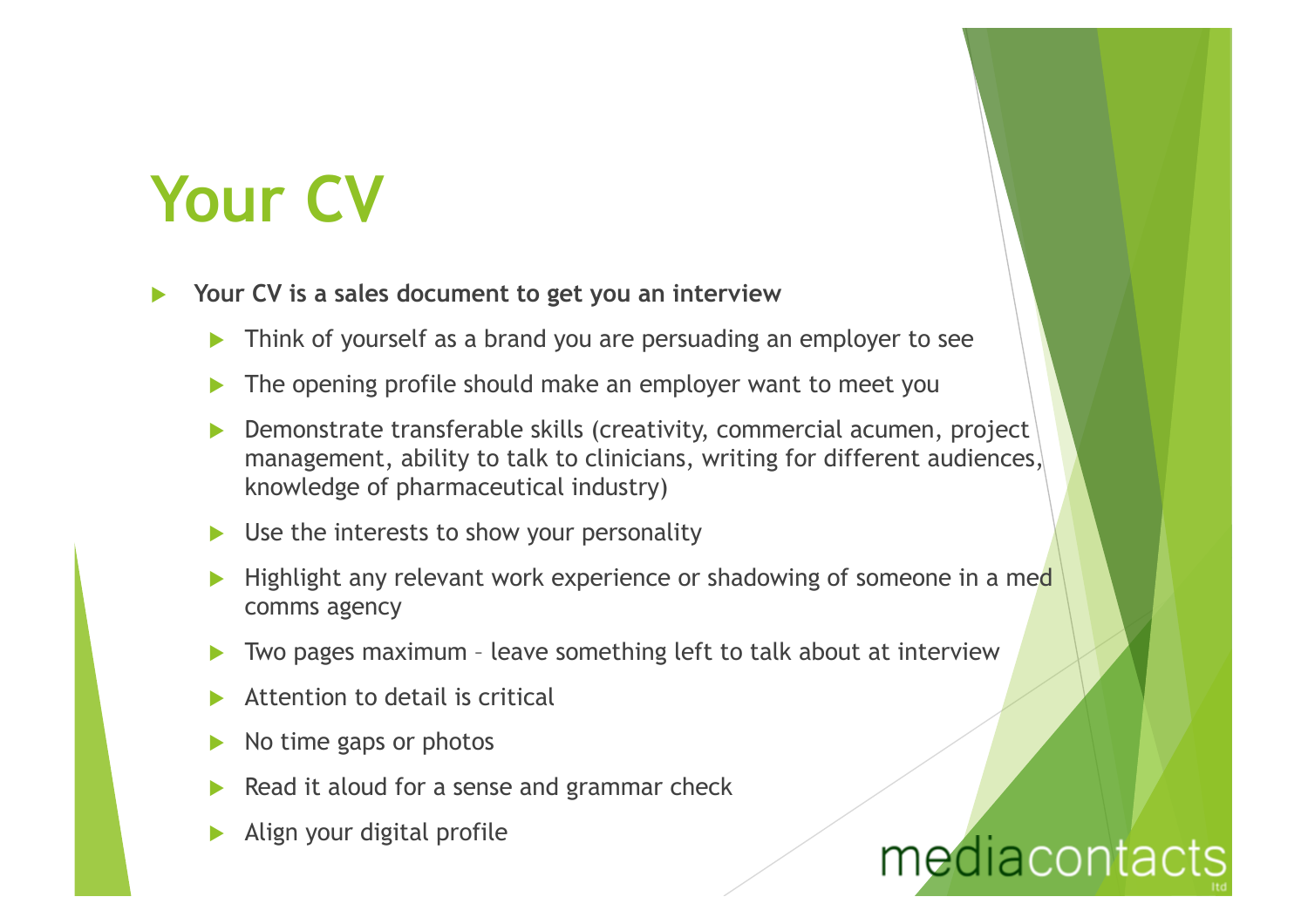# **The Cover Letter**

- $\blacktriangleright$  Most employers don't read cover letters but you still need to write one
- $\triangleright$  Demonstrate your ability to write a coherent and persuasive argument
- $\blacktriangleright$  Say why you want the job with this particular employer and why they should hire you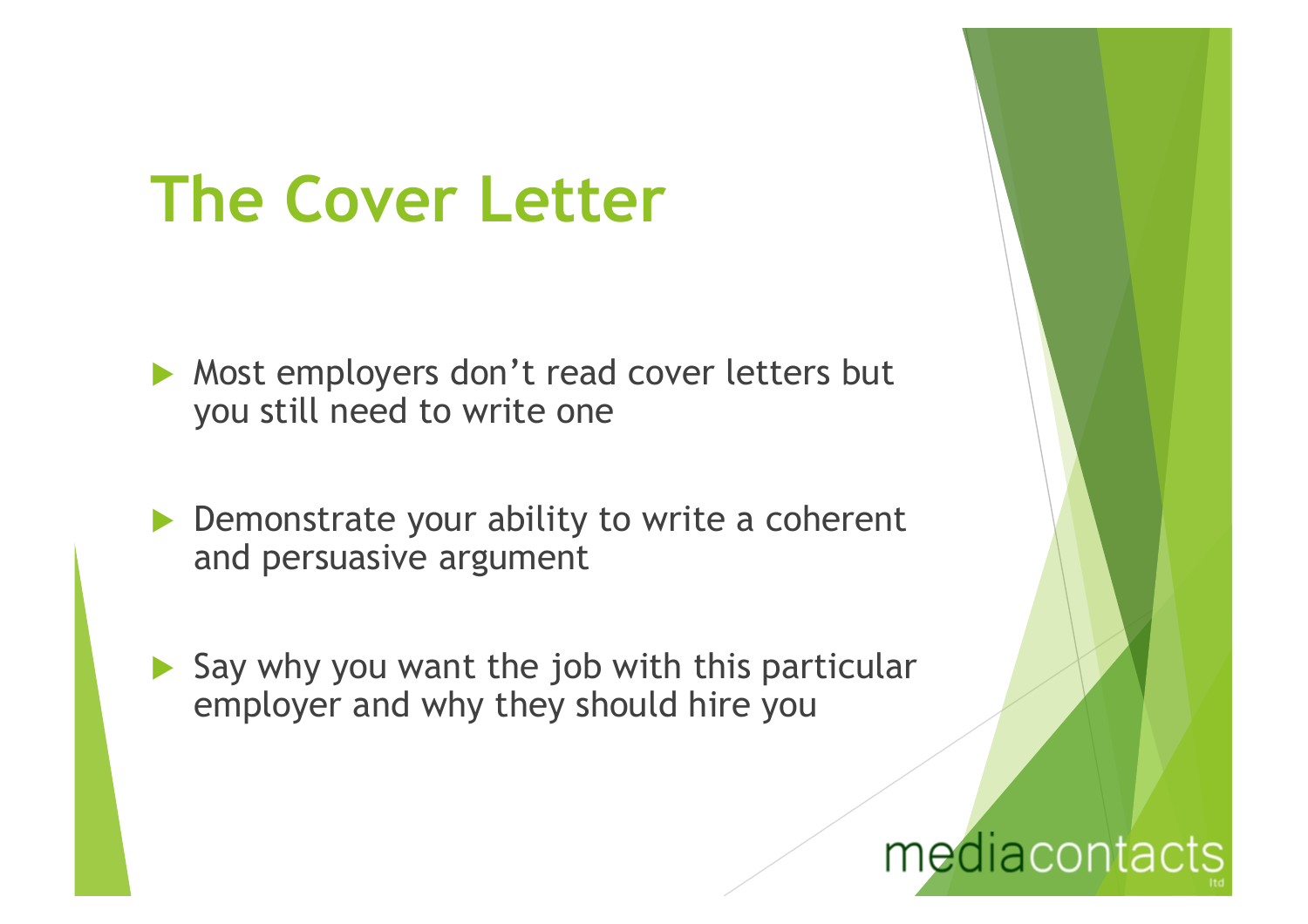# **The Interview**

- Preparing thoroughly is the best way to settle your nerves and to get the job!
- Think of the interview as a dress rehearsal and practise it lots first
- $\blacktriangleright$  Google how to prepare for competency based questions
- Be on time, dressed professionally and switch your phone off
- Firm handshake
- Take a portfolio to make yourself stand out
- Ask questions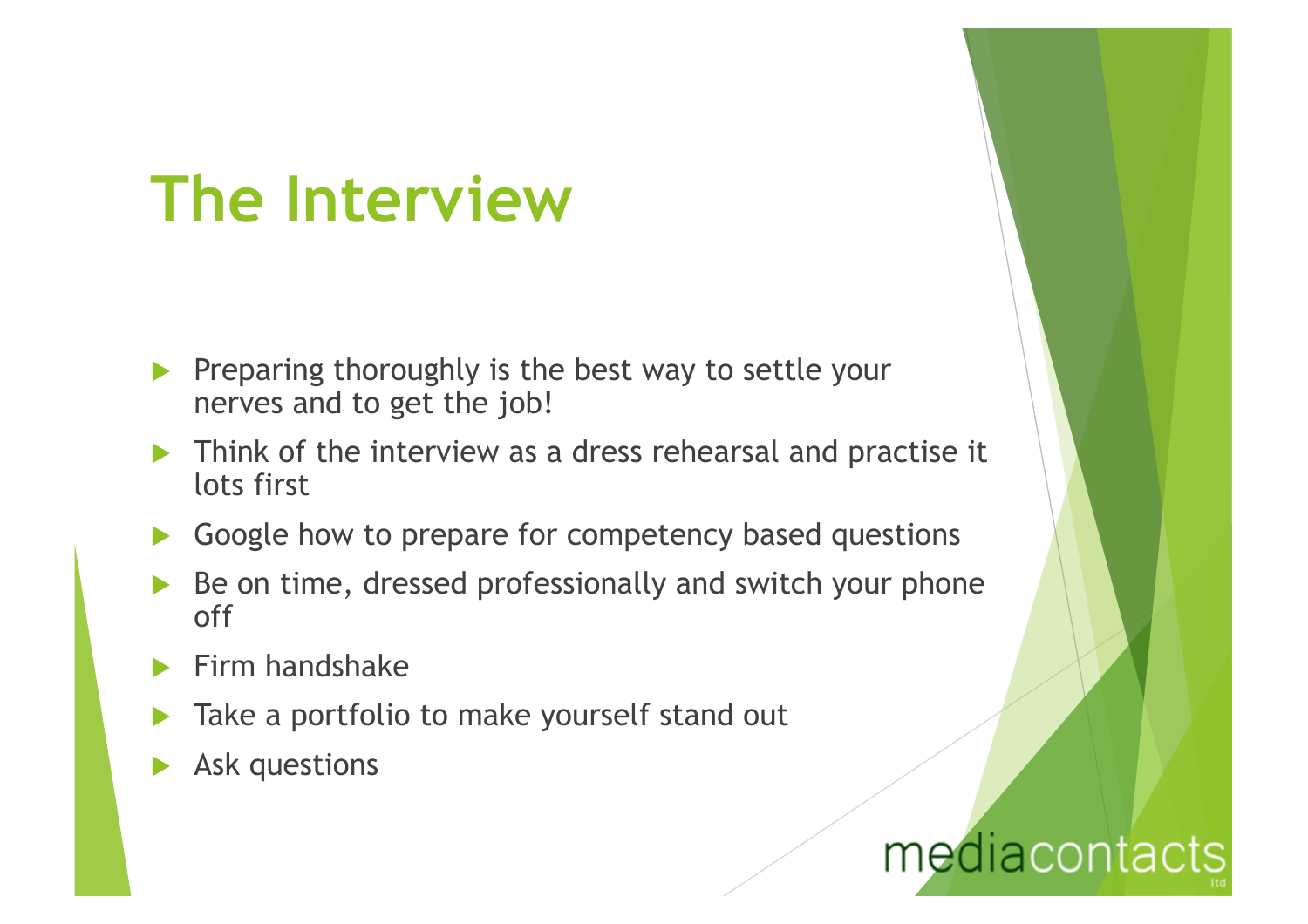### **The Interview**

 $\blacktriangleright$  Feedback to aim for: bright, engaged, well researched and really wants it.

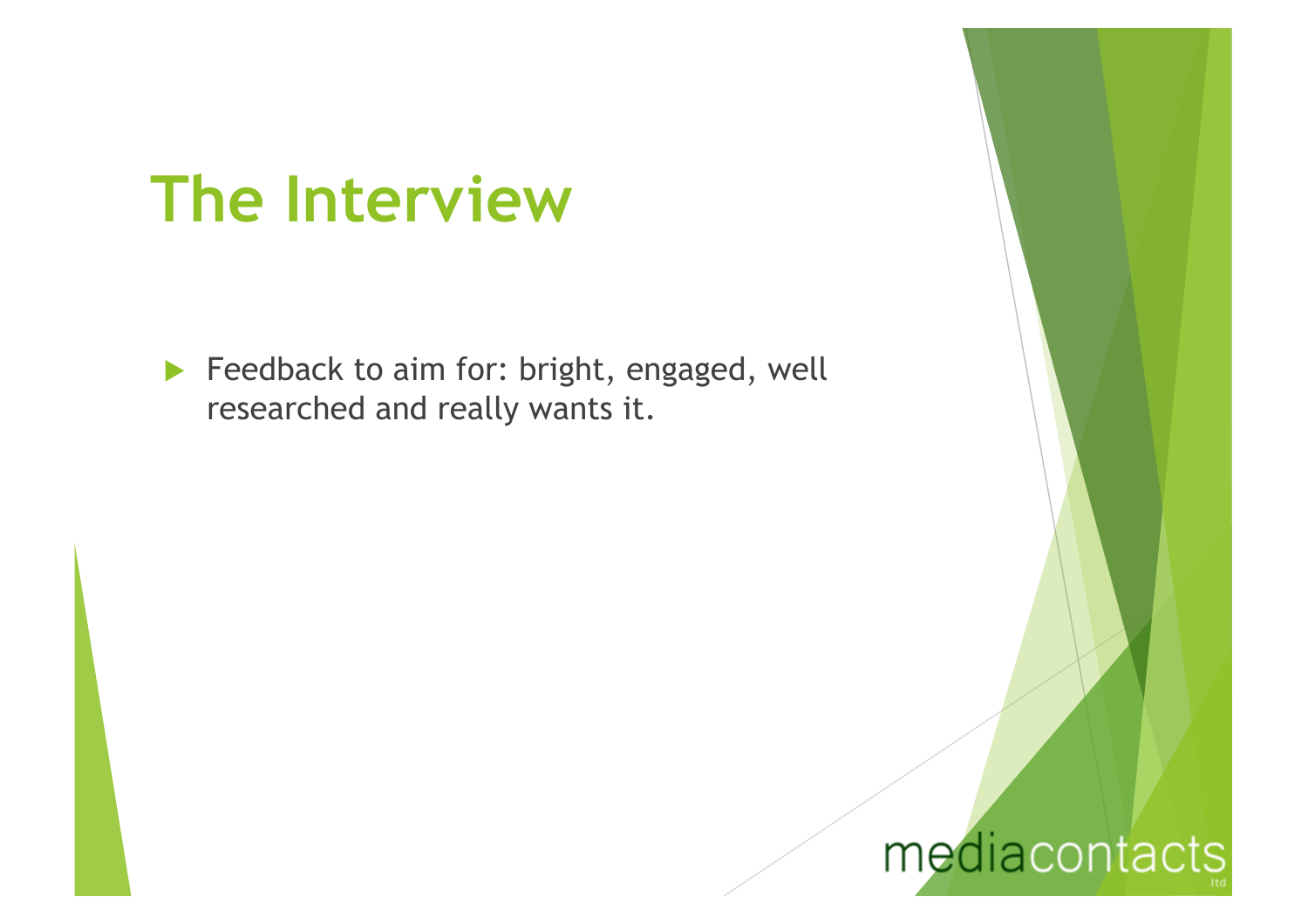# **Summary**

- $\blacktriangleright$  The competition is fierce at entry level so you need to stand out
- $\blacktriangleright$  Emphasise any interests, work experience and achievements that show you have initiative and something different to offer
- Be focussed, well researched and prepared